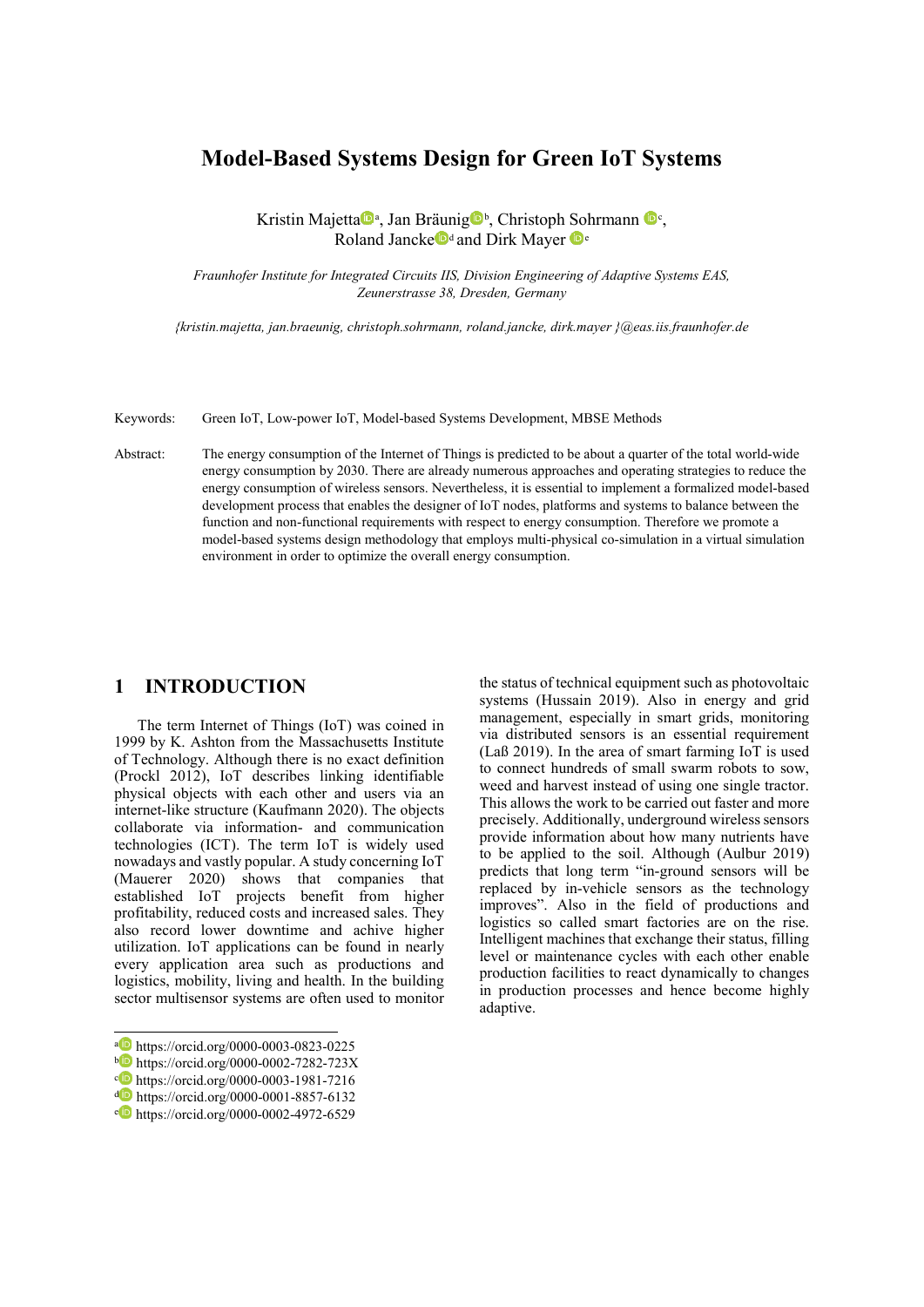(Koomey 2011) investigated the evolvement of efficiency of computation over several decades. There are strong indications that energy consumption per computational operation will decrease with the miniaturization on transistor level. According to *Koomey's law*, this will drive mobile embedded computing applications. However, Koomey also states that power consumption of memory, communication and other hardware might not necessarily follow that trend, i.e. Koomey's law might not apply to IoT applications that heavily utilize networking.

According to (Frost and Sullivan 2020), about 26 billion devices will be connected in the IoT by 2030 particularly in the fields of collaborative robots, cloud manufacturing, virtual reality, remote maintenance of machines, digital twin technology, and autonomous driving. This rapid development will be significantly accelerated by the introduction of the 5G standard for communication, that has been designed with respect to the demands of the IoT.

However, the expected growth is expected to raise new challenges, especially regarding energy consumption:

While the efficiency of data transmission over the internet is expected to improve over time (Aslan 2018), there are indications that the overall energy consumption by data transmission is predicted to grow due to the steep increase in the number of networked devices enabled by the new technologies (Andrae 2015), even when accounting for the improved efficiency of 5G. (Jones 2018) estimated that the overall energy consumption of communication networks will increase due to the growing traffic, i.e. improvements in transmission efficiency would be compensated. This would be in blatant contradiction to the global goal of the international community to reduce energy consumption in order to limit the global warming to 2 K. Besides the, admittedly uncertain, energy 2 K. Besides the, admittedly uncertain, prognoses on a global scale, energy comsumption also matters on a small scale: In case of mobile wireless IoT devices, increased energy consumption on the device level causes problems especially in mobile applications, e.g. wireless sensor networks, where data exchange is not permanent and local energy storage devices are used, that are subject to environmental conditions. The resulting demand for regular battery replacement raises challenges of maintenance of IoT devices and the question of resource efficiency of such applications in general. This aspect has been investigated by (Bonvoisin 2012) at the example of a sensor network, integrating environmental costs of production and replacement of components over the lifetime of the whole application. Besides resource awareness during the production, which is beyond the scope of this paper,

the optimization of energy consumption by system design and operation will be considered here.

A number of actions to reduce the energy consumption of the IoT are already established. These include for instance (Nandyala 2016):

- Turning off inactive nodes (sleep mode)
- Sending required data only
- Using radio optimization techniques
- Using data reduction mechanisms
- Using energy-efficient routing techniques
- Using renewable green power sources such as energy harvesting

Still an open question is how to orchestrate these measures dynamically at run-time, especially in case of time-varying environments. This will require the IoT system to become an adaptive system. Considering the metamodel presented by (Sabatucci 2018), the adaptation integrates functional as well as non-functional aspects related to the energy level on the device. The result is a complex system that can adapt it's operation schedule following a multicriterial decision making process.

We therefore propose a paradigm shift towards the introduction of intelligent energy-awareness for any kind of IoT hardware nodes. While energyanalysis functionality is already featured by many nodes, there is still a great deal of unused potential for optimizing energy consumption by leveraging intelligent and adaptive operation. However, this requires new design principles such as model-based systems design. In the following, we will sketch some of the changes that are needed in the system design process to enable a more intelligent use of ressources. From this, a corresponding hardware structure including intelligent software control is derived, which is described in more detail below.

# **2 ENERGY AS A KEY DESIGN PARAMETER IN IOT SYSTEMS**

The energy consumption of an IoT device strongly depends to the actual application scenario, i.e. the attached sensors, utilized communication technology, and many other parameters, for instance sampling rates, required on-board signal processing or quality of the radio connection. While a wireless sensor in the agricultural sector or in a smart city application might not require maintenance for years, a self-powered vibration sensor for continuous condition monitoring can still be regarded a complex task including several compromises in the design .

Therefore, there are major uncertainties regarding battery lifetime and availability, which is why many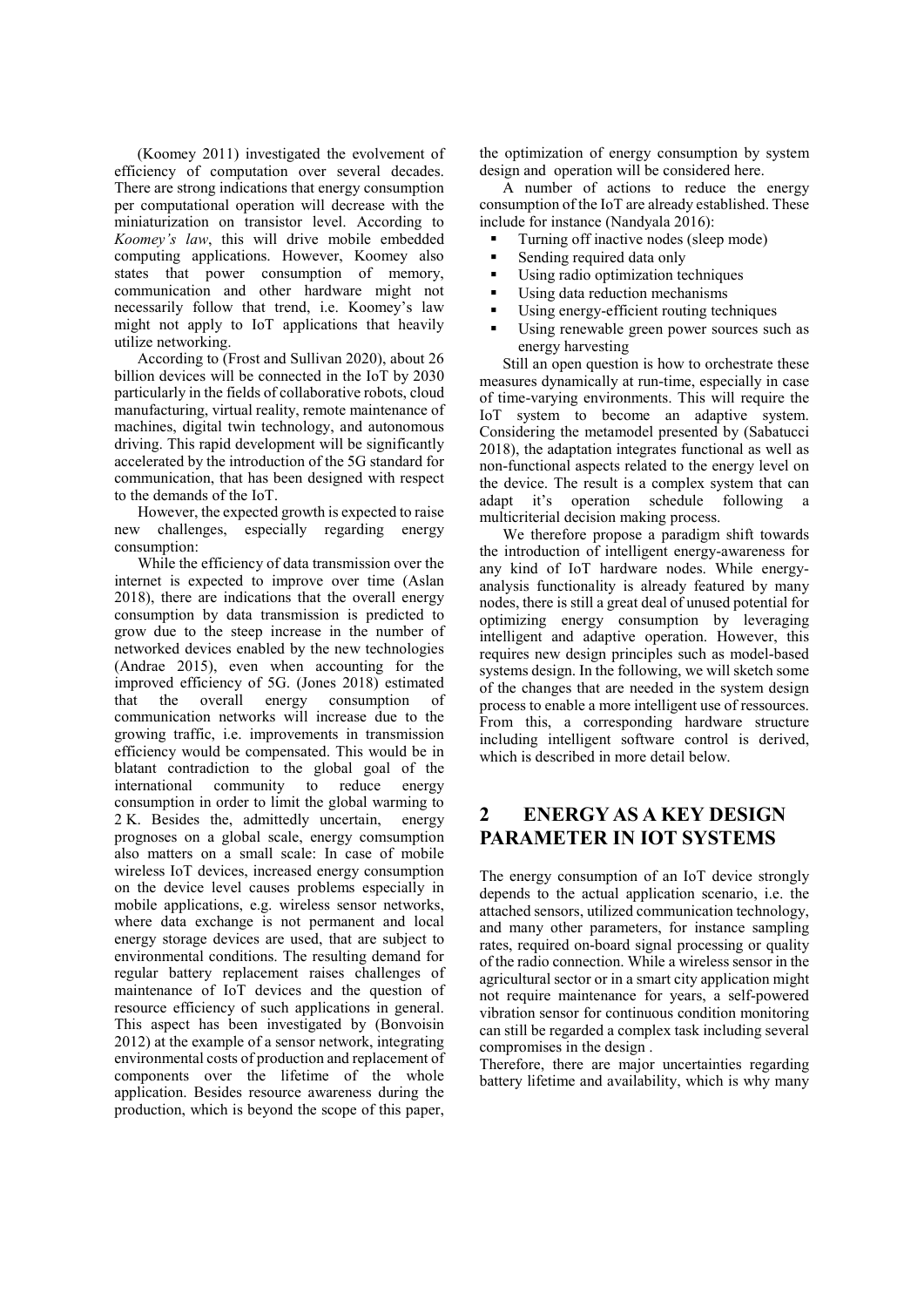industrial applications and technologies still remain in a prototypical or even a research stage.

### **2.1 Main drivers of energy consumption**

The common smart wireless sensor can be regarded as a local energy system, optionally powered by environmental sources (see Figure 1).



Figure 1: Energy model of a wireless sensor (according to: Martinez 2015)

Generally, the power consumption has to be balanced with the energy supply, either from an energy harvesting (EH) system or by renewing, i.e. filling up, the energy buffer e.g. by changing a battery. Thus, with respect to the energy, the general condition

$$
\int_{0}^{T} P_{EH}(t) dt \ge \int_{0}^{T} P_{SYS}(t) dt
$$
 (1)

has to be satisfied at any time  $T$ , where  $P_{EH}$  is the power on the supply side, and  $P_{SYS}$  is the power consumed by the sensor's subsystems.

### **2.2 Approaches for low-power IoT**

Wireless IoT devices promise the largest benefit when they are operating fully autonomously. It is attractive to replace power supply from conventional batteries by conversion of environmental energy into electrical energy directly at the IoT device. Sources for this kind of energy harvesting are for instance solar, vibration, or thermal energy (Hadas 2010).

The main challenge in application of these renewable power sources is that the supply is often uncontrollable and even unpredictable (Kansal 2007). In turn, a system design considering uncertainties and a sufficiently sized energy buffer has to be

implemented. Furthermore, adaptive energy management to schedule energy consumption according to the available energy supply is necessary as shown in (Tahiliani 2018).

A main area of research and development regarding energy reduction of wireless IoT devices is the selection of a suitable radio transmission protocol. The decision also needs to take into account the required radio transmission range. Several standards are available with different power consumptions and operating ranges: from power intensive WiFi for home networking, over Bluetooth or Bluetooth Low Energy (BLE) for nearby peripherals down to ZigBee and Z-Wave for e.g. metering and industrial applications. Other protocols like EnOcean, Long Range (LoRa), Narrow Band IoT (NB-IoT) have been added with significantly lower power budget and longer ranges for home and building automation (Krödel 2020). And even 5G with its massive Machine Type Communication (mMTC) usage scenario aims at very large numbers of connected low-power IoT devices (Lei 2020).

Another important aspect is the intelligent organization of larger networks of such nodes in order to minimize the number of active nodes for power saving purposes. This is the aim of protocols like Bluetooth Mesh, Dust Network, IQRF, and NeoCortec (Halkier 2020) as well as the modelchecking approaches, as shown in (Demigha 2019).

Reducing the amount of transmitted data saves energy at the IoT device. A possible approach is the implementation of data analytics and machine learning on the smart sensor platform, which should extract the relevant information from the input data stream, e.g. acquired by sensors. An example comprises anomaly detection with an autoencoder algorithm for condition monitoring of bearings (Bose et al., 2019).

The previous example shows that there are often trade-offs that developers of such systems have to deal with: weighing computing intensive algorithms for feature extraction or data compression against power demanding data transmission. Similarly, the number of sensing events may have to be balanced against the achievable measurement accuracy. On top of that, data security and privacy requirements are demanding additional data encryption. The safer the transmission the more compute resources are required in the IoT node. In order to support the developers in taking informed decisions on such questions, modelbased systems design principles and tools have to be employed.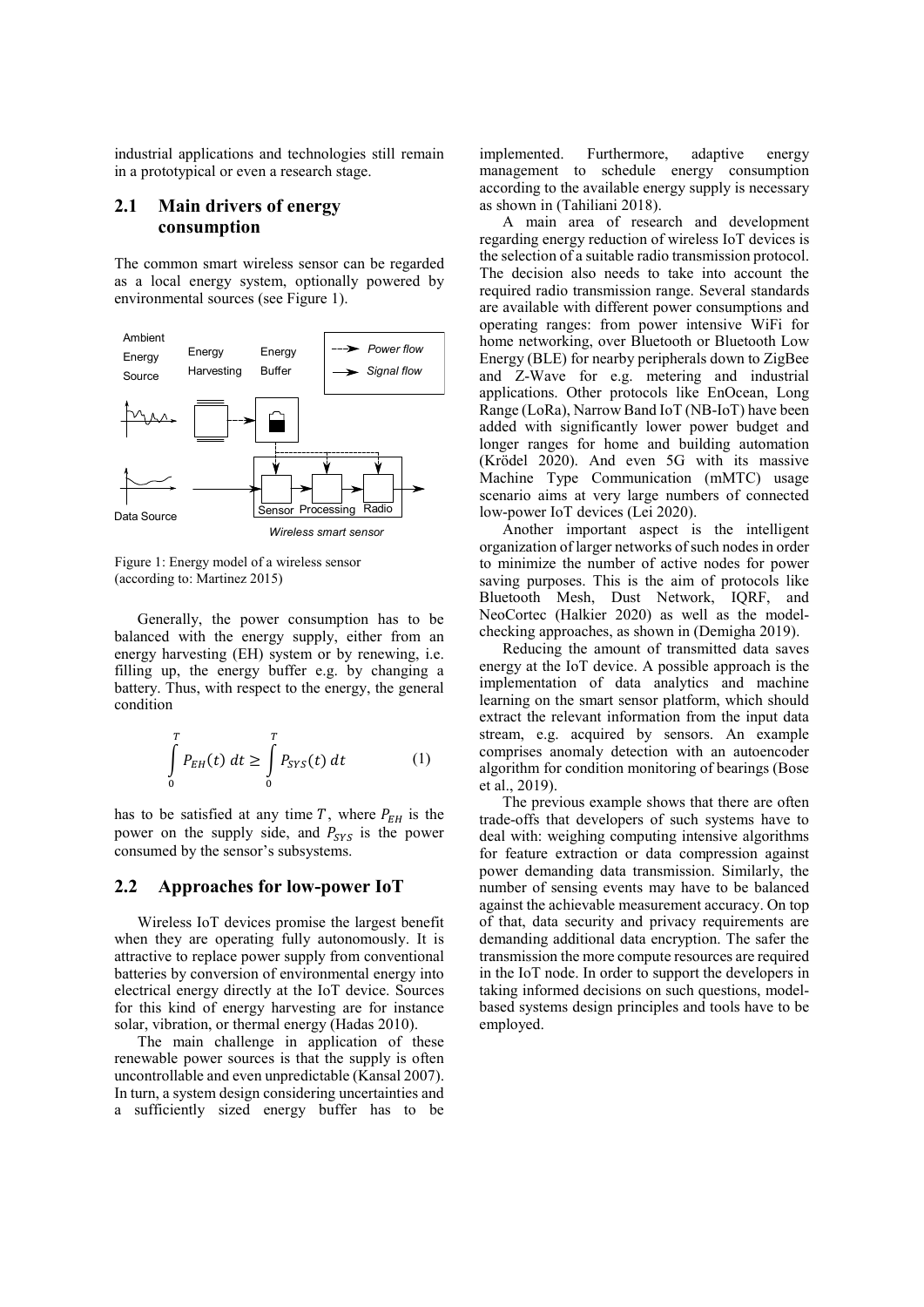## **3 MODEL-BASED SYSTEMS DESIGN AND ENGINEERING**

#### **3.1 Model-Based Systems Development**

Systematic development processes of complex technical systems save time and money, while maintaining high standards of quality, reliability and safety.

Originating from the "scientific method" (Roger Bacon), methods like "Plan-Do-Study-Act" to iterative and incremental development (IID) have emerged, aiming at a continuous and iterative workflow with alternating stages of system implementation and system design (Larman 2003).

Modern systems integrate mechanical functions, actuators, sensors and information processing, which calls for development methods tailored for mechatronic systems. Validation of the system design requires complex, potentially multi-physical simulations before actually implementing the hardware. For even more complex systems that feature advanced control loops, also hybrid strategies such as hardware-in-the-loop simulation, that couple real-time simulation and hardware components, have been established (Isermann 1996). This mechatronic system design (V-model) is widely used in aerospace and automotive engineering, has also been successfully applied to autonomous systems powered by energy harvesting (Hadas 2010, Koch 2012).

Efforts have been made to transfer methods from agile software development to hardware projects. One basic idea of agile methods is the early and iterative validation and testing of product increments, including technical functions, but also acceptance by potential customers and users; in case of hardware, also a rapid implementation of prototypes is required (Schuh 2016).

The increasing complexity of cyber-physical systems, the more general case of an IoT system, raised demands for model-based design methods that allow for automation of virtual system validation. Particularly for distributed, learning (adaptive) systems-of-systems, the interactions between their subsystems sometimes cause an unpredictable system behaviour. This complicates the detection of design faults (both hardware design and software). As a potential solution, platform and contract based design methods have been proposed (Sangiovanni-Vincentelli 2012).



Figure 2: Example for a very simple component in a contract based design scenario

These methods are using collections of component models on different abstraction levels. The interaction of the components, defined by the system topology, is analysed by applying assume-guarantee contracts, i.e. a component is guaranteed to function properly, under the assumption that other components provide specified working conditions.

The concept shall be demonstrated by a very simple example as shown in Figure 2. An amplifying circuit will *guarantee* that it interacts with its environment variables, i.e. the input voltage V<sub>in</sub> and output voltage  $V_{\text{out}}$ , according to the equation

$$
V_{out} = g \cdot V_{in}
$$

under the *assumptions* that the conditions

$$
V_{in} \le 10V
$$
  

$$
V_{cc} \ge 10V
$$

are satisfied.

Contract-based design for optimization of a complex distributed control system in the IoT has been used for collaborating robots. A system simulation has been set up using ROS (Robot Operating System), a platform for the implementation and simulation of robotic systems (Spellini et al., 2019). Another application is design automation of complex building automation and energy systems (Jia 2018): Components with standardized interfaces are drawn from a library to build a complex automation system by a design automation algorithm that aims at fulfilling several functional and non-functional requirements. These approaches could be transferred to the design of networked, energy-aware smart sensors. However, this requires component models for the building blocks of a wireless sensor node that describe the function and its effect on the energy balance. Since modelling energy consumption from circuit models can be very time consuming, Martinez presented an approach to use measured power consumption data on subsystem level and estimated the energy consumption on the system level from the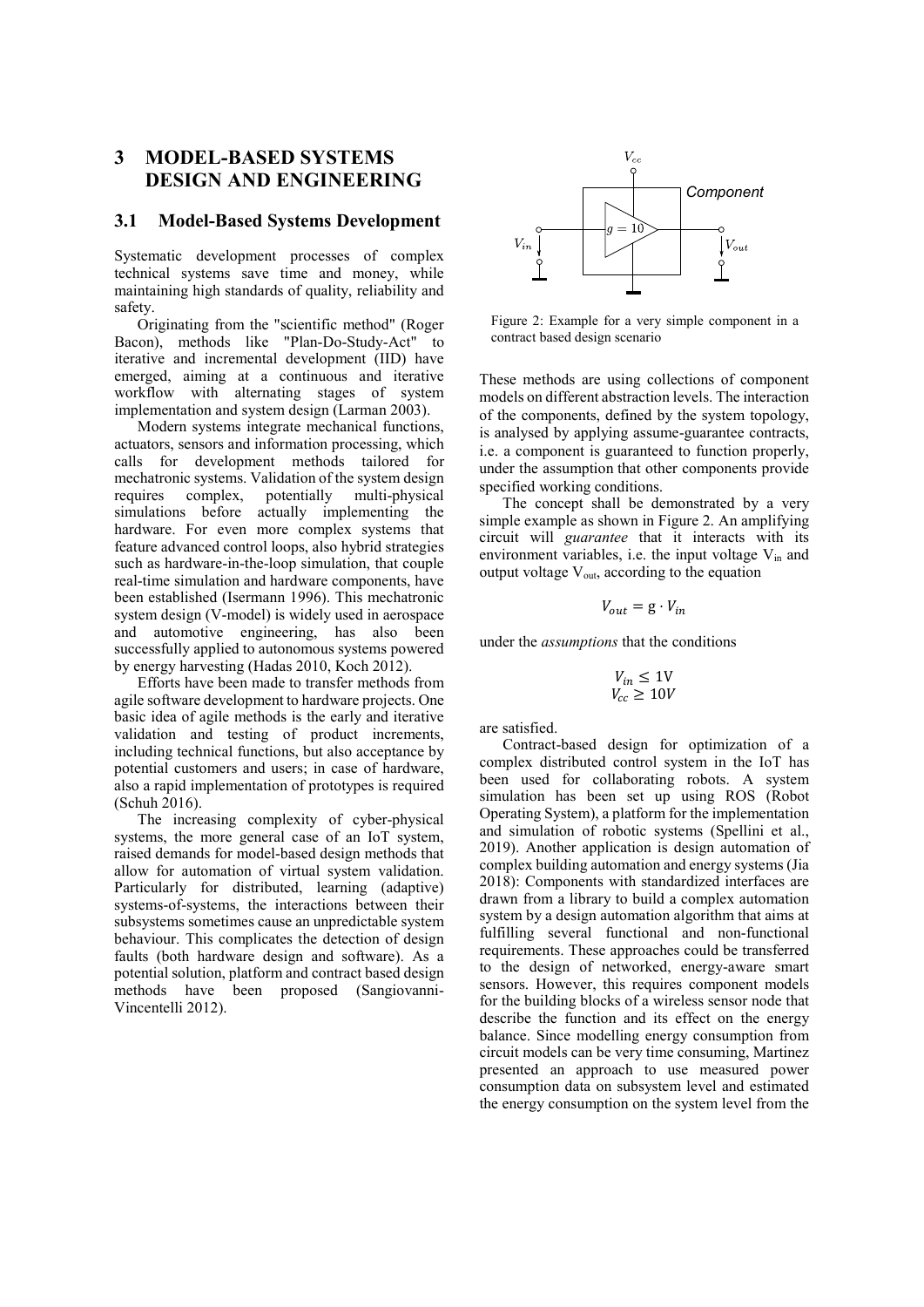composition of the measured profiles (Martinez 2015).

### **3.2 Simulation-Based Virtual System Validation**

Formalized systems development and validation requires proper metrics for the evaluation of system concepts. In the field of cellular wireless communication, several metrics as Quality of Service have been established.

For the integration of energy consumption at the device level, the metrics can be enhanced by energy related KPI (Martinez - Caro 2020):

$$
QC = \sum_{nodes\; states} \sum_{states} c_{state} \; t_{state} \tag{1}
$$

Where QC is the Quality Cost metric, nodes is the number of nodes, states is the number of operational states of the nodes,  $c_{state}$  is the power consumption in each state, and  $t_{state}$  the period of each state being active.

The dynamic behaviour of wireless networks can be simulated with event driven simulators such as OMNeT++. These include also the physical characteristics of the transmission paths (e.g. dense urban or rural environments etc.). An existing system simulation for a LoRa network extends the OMNeT framework by the "Quality cost" metric that considers the energy needed for the operation of the nodes (Martinez-Caro 2020). However, the behaviour of the IoT edge devices such as data acquisition and data analysis was not included in the simulation.

The interaction of adaptive (or self-learning) systems can be simulated by applying agent-based simulation frameworks. In an agent based system-of-systems, each IoT device is assumed as self-learning and autonomous, with the capability to interact with its environment including other agents. Jung et al. studied modelling networked IoT systems in a production environment (Jung 2020). The developed framework offers scalability and also the option for hybrid virtual-experimental system validation (HiL). One remaining open point is the integration of energy-awareness in modelling the agents.

Jha et al. present a simulation that extends the CloudSim framework by the energy consumption of IoT devices (Jha 2020). However, the considered IoT devices are representing rather wireless sensors without considering the option to reduce transmitted data directly on the sensor platform. In this approach, the analysis is implemented in an intermediate edge device, which can be considered to be less energysensitive.

Simulation of large systems can take high computation effort, slowing down the virtual testing and validation. D'Angelo et al. developed a scalable discrete event simulation framework, that distributes the simulation of the networked IoT devices in a computing cluster. Furthermore, the simulation can switch between models of different abstraction levels during runtime, so that efficient computation is combined with detailed insights whenever necessary (D'Angelo 2016).

An autonomous, potentially self-powered wireless sensor is a multi-physical, cyberphysical system, comprising mechanical, electromechanical, electronic components as well as softwareimplemented functions. For each domain, specific simulation tools are available and well established, which include *Modelica* for multi-physical systems or *SystemC* for microelectronic systems. In modern development processes, system simulations usually interface with sub-models from multiple other domains, e.g. by using the Functional Mockup Interface (FMI) standard, that has been widely adopted (Blochwitz 2011).

# **4 PROPOSED SYSTEMS ENGINEERING METHOD FOR GREEN IOT**

The design of wirelessly connected, low-power IoT devices is a highly complex task that requires a holistic view on multiple domains and abstraction levels as well as HW/SW interaction. Functional requirements from data acquisition to data analyses have to be balanced with non-functional requirements derived from the energy consumption, storage and harvesting technologies. In the widely popular Vmodel development process, a requirements specification is broken down into tasks than can be implemented independently. However, especially for the analysis of energy-consumption, a more agile codesign approach is required instead. Technological details are strongly affecting the choices on architecture- as well as implementation-level. Therefore, a model-based systems engineering (MBSE) approach needs to be applied that establishes technological dependencies and constraints across the various stages of the design process. But whereas the usual model-driven development is based on static data models, we propose to go beyond that by employing of multi-domain system-simulation as the key technology for solving this multi-criterial design optimization problem. This should enable the engineers to balance the different functional and nonfunctional aspects (Zulkipli 2017) and help to retrieve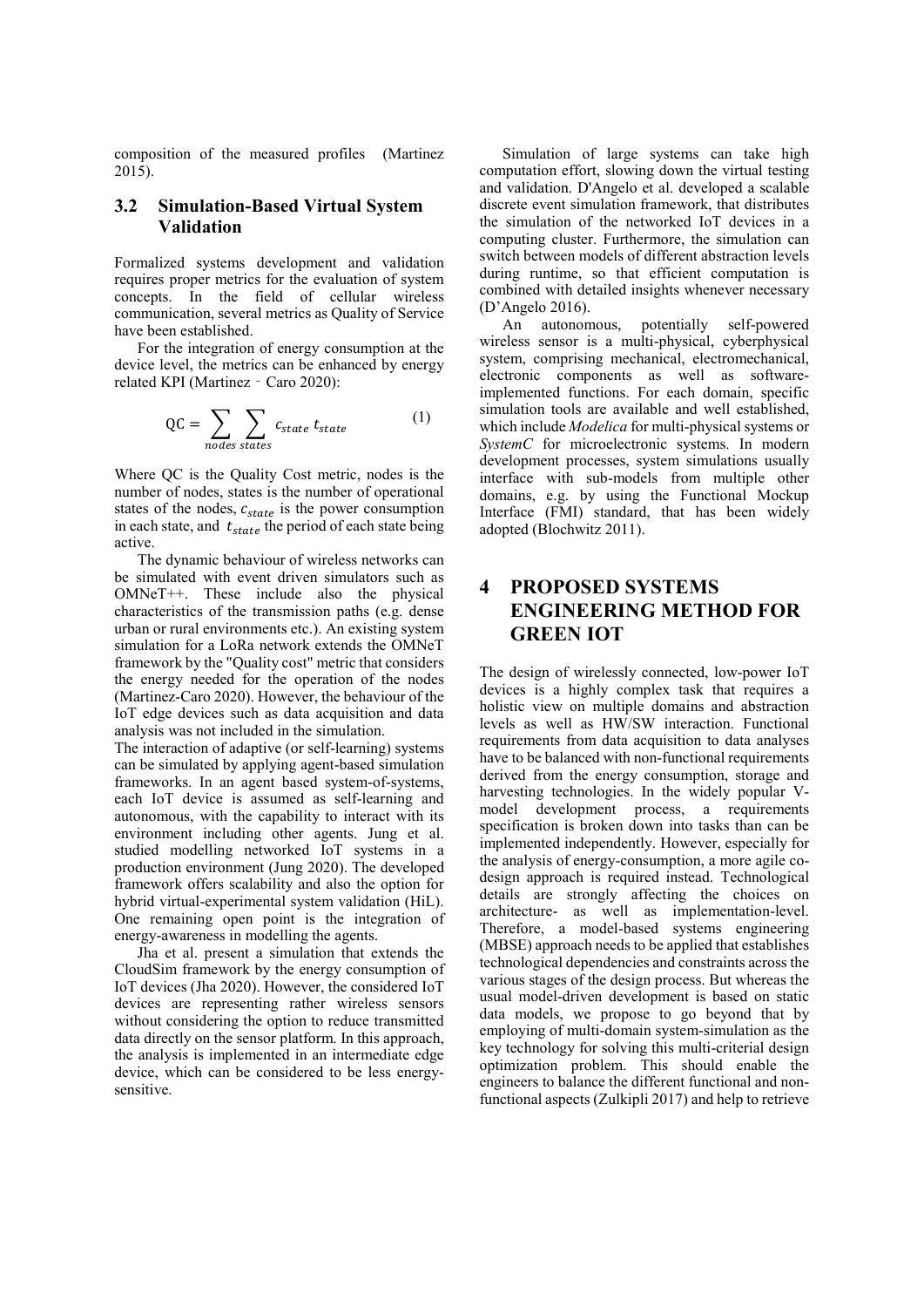an optimal solution in terms of energy consumption. In Figure 3 we have shown a concept for an energyaware multi-domain simulation approach.



Figure 3: Energy-aware HW/SW co-simulation: physical input (left) is fed into an analog frontend model (center) which is coupled to a digital backend model (right)

The physical input is fed into a power-aware model of the analog system frontend. This frontend model includes a model of the sensor data pre-processing unit as well as the (possibly) electro-mechanical model of the energy harvester. Therefore the system is constantly aware of its internal power state. In addition, a co-simulation with a model of the digital backend (e.g. processor model) is running, which is aware of the state and duration of the currently executed processes as well as the power-consumption of the analog parts. Using this information, a powerstate-machine is able to map the current state/power information into the time-dependent energy consumption. Our proposed simulation approach has to support the following set of features:

- Multi-physical simulation for realistic dynamic modelling of energy harvesting and other interactions of the IoT device with the physical world. This should be implemented using an established format standard such as FMI.
- The system simulation should be scalable, since a network might be composed from a large number of wireless IoT devices.
- The modelling environment should support parallel execution, e.g. on a high performance compute cluster.
- Each IoT device should be represented as an energy-aware agent. The device should potentially interact with its physical environment, e.g. for data acquisition at a machine or energy harvesting; also communication with other devices and the possibility to adapt to changing requirements, particularly w.r.t. energy supply, should be supported.

The sketched approach requires a robust model coupling interface in the analog and digital domains. For the physical models, we suggest to use the Functional Mock-up Interface (FMI) technology. As of today, FMI is supported by more than 100 modelling tools, such as Matlab and many of the Modelica simulators. On the digital side, we suggest to use SystemC TLM technology, which has the required flexibility and performance to model entire processors including the software.

From the above system-simulation approach, a continuous and seamless energy-aware design flow can be created. The feasibility of the IoT application considering the given functional and energy-related requirements is assessed from the early beginning to the final implementation. Model based validation should start with coarse estimations of feasibility and should be refined during the design process. This includes a step-wise integration of hard- and software in terms of co-design and in-the-loop (XiL) methods, as shown in Figure 4.



Figure 4: Integration of energy awareness into MBSE

### **5 CONCLUSIONS**

Innovations in microelectronics and communication technology enable a rapidly growing number of applications for wireless and smart IoT devices. However, considering energy consumption in the design process is essential to ensure an autonomous long-term operation of wireless sensor platforms as well as to reduce the overall power consumption of large IoT networks.

As discussed in this paper, the system design process of IoT applications is a complex task that has to consider functional aspects in parallel to the energy sensitivity on device and system level and adaptive, time-varying characteristics of the IoT devices.

The most promising way to cope with this challenge seems the adoption of design methods and tools for mechatronic systems and integrate them with tools from the design of communication systems and agent based systems-of-systems. Only with such a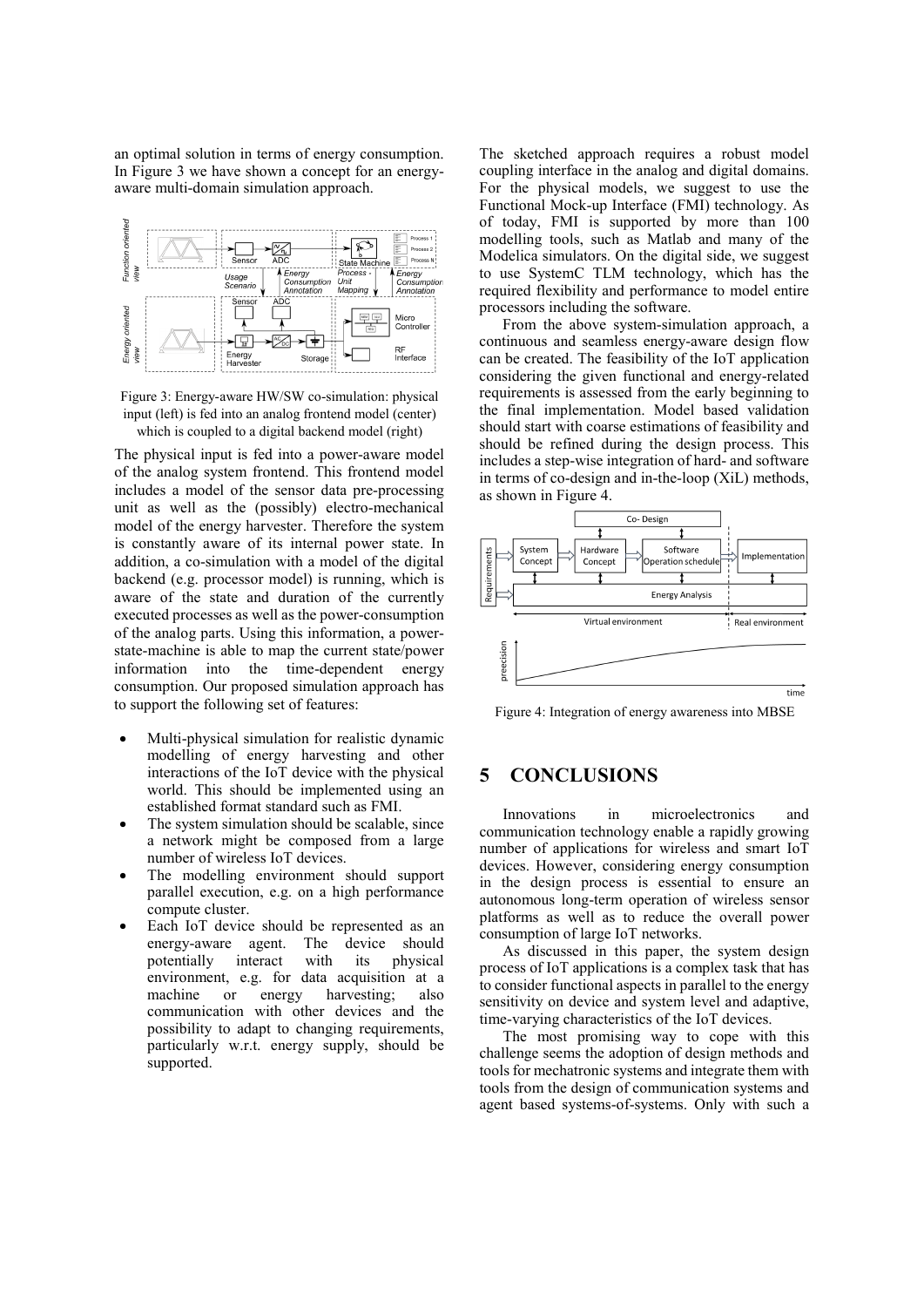model-based systems design approach, the full potential for lower-power design of green IoT systems can be leveraged.

# **REFERENCES**

- Prockl G., Pflaum A., 2012. Mehr Transparenz in der Versorgungskette durch das "Internet der Dinge". In *Business Innovation in der Logistik*. Business Innovation Universität St. Gallen (Profilbereich Business Innovation). Springer Gabler, Wiesbaden. [https://doi.org/10.1007/978-3-658-00644-0\\_5](https://doi.org/10.1007/978-3-658-00644-0_5)
- Kaufmann, T., Servatius, H.-G., 2020. *Das Internet der Dinge und Künstliche Intelligenz als Game Changer*. Springer Vieweg, Wiesbaden. <https://doi.org/10.1007/978-3-658-28400-8>
- Mauerer, J., 2020. Studie Internet of Things 2019/2020. IDG Business Media GmbH (Ed.). [https://www.tuvsud.com/de-de/-/media/de/cyber](https://www.tuvsud.com/de-de/-/media/de/cyber-security/pdf/allgemein/marketing/studie_internet-ofthings_2019_2020.pdf?la=de-de&hash=A7B2170BE5F8474914E1458F94D9EF76)[security/pdf/allgemein/marketing/studie\\_internet](https://www.tuvsud.com/de-de/-/media/de/cyber-security/pdf/allgemein/marketing/studie_internet-ofthings_2019_2020.pdf?la=de-de&hash=A7B2170BE5F8474914E1458F94D9EF76)[ofthings\\_2019\\_2020.pdf?la=de](https://www.tuvsud.com/de-de/-/media/de/cyber-security/pdf/allgemein/marketing/studie_internet-ofthings_2019_2020.pdf?la=de-de&hash=A7B2170BE5F8474914E1458F94D9EF76)[de&hash=A7B2170BE5F8474914E1458F94D9EF76](https://www.tuvsud.com/de-de/-/media/de/cyber-security/pdf/allgemein/marketing/studie_internet-ofthings_2019_2020.pdf?la=de-de&hash=A7B2170BE5F8474914E1458F94D9EF76)
- Hussain, S. S., Khurram, S. K., Khan, A., et al., 2019. Cyber Physical System for Solar Energy Monitoring. In *2019 International Conference on Frontiers of Information Technology (FIT)*, 185–1855, 2019. [https://doi.org/10.1109/FIT47737.2019.00043.](https://doi.org/10.1109/FIT47737.2019.00043)
- Laß, D., Brockmann, C. Stube, B., et al., 2019. Autarke Mikrosysteme – Anwendungen in der Energiewirtschaft, Wireless Sensor Networks (WSN) – Applications for Utilities. [https://www.forschungsfabrik](https://www.forschungsfabrik-mikroelektronik.de/content/dam/ipms/forschungsfabrik-mikroelektronik/de/Unser-Angebot/Anwendungsangebot/Energy/Dokumente/Paper%20Autarke%20Mikrosysteme%20in%20der%20Energiewirtschaft.pdf)[mikroelektronik.de/content/dam/ipms/forschungsfabri](https://www.forschungsfabrik-mikroelektronik.de/content/dam/ipms/forschungsfabrik-mikroelektronik/de/Unser-Angebot/Anwendungsangebot/Energy/Dokumente/Paper%20Autarke%20Mikrosysteme%20in%20der%20Energiewirtschaft.pdf) [k-mikroelektronik/de/Unser-](https://www.forschungsfabrik-mikroelektronik.de/content/dam/ipms/forschungsfabrik-mikroelektronik/de/Unser-Angebot/Anwendungsangebot/Energy/Dokumente/Paper%20Autarke%20Mikrosysteme%20in%20der%20Energiewirtschaft.pdf)

[Angebot/Anwendungsangebot/Energy/Dokumente/Pa](https://www.forschungsfabrik-mikroelektronik.de/content/dam/ipms/forschungsfabrik-mikroelektronik/de/Unser-Angebot/Anwendungsangebot/Energy/Dokumente/Paper%20Autarke%20Mikrosysteme%20in%20der%20Energiewirtschaft.pdf) [per%20Autarke%20Mikrosysteme%20in%20der%20](https://www.forschungsfabrik-mikroelektronik.de/content/dam/ipms/forschungsfabrik-mikroelektronik/de/Unser-Angebot/Anwendungsangebot/Energy/Dokumente/Paper%20Autarke%20Mikrosysteme%20in%20der%20Energiewirtschaft.pdf) [Energiewirtschaft.pdf](https://www.forschungsfabrik-mikroelektronik.de/content/dam/ipms/forschungsfabrik-mikroelektronik/de/Unser-Angebot/Anwendungsangebot/Energy/Dokumente/Paper%20Autarke%20Mikrosysteme%20in%20der%20Energiewirtschaft.pdf)

- Aulbur, W., Henske, R., Uffelmann, W., et. al. 2019. Farming 4.0: How precision agriculture might save the world. Berger, R. (Ed.) [https://www.rolandberger.com/de/Publications/Landw](https://www.rolandberger.com/de/Publications/Landwirtschaft-4.0-Digitalisierung-als-Chance.html) [irtschaft-4.0-Digitalisierung-als-Chance.html](https://www.rolandberger.com/de/Publications/Landwirtschaft-4.0-Digitalisierung-als-Chance.html)
- Koomey, J., Berard, S., Sanchez, M., & Wong, H. 2011. Implications of Historical Trends in the Electrical Efficiency of Computing. *IEEE Annals of the History of Computing*, 33(3), 46–54. https://doi.org/10.1109/MAHC.2010.28
- Frost and Sullivan, 2020. Role of 5G Communication Revolutionizing Industrial Internet of Things. Landscape and Opportunities Assessment In Industrial Operations.
- Aslan, J., Mayers, K., Koomey, J. G., & France, C. 2018. Electricity Intensity of Internet Data Transmission: Untangling the Estimates. *Journal of Industrial Ecology*, 22(4), 785–798. https://doi.org/10.1111/jiec.12630
- Andrae, A., Edler, T., 2015. On Global Electricity Usage of Communication Technology: Trends to 2030. *Challenges*, 6, 117--157. <https://doi.org/10.3390/challe6010117>
- Jones, N., 2018. How to Stop Data Centres from Gobbling up the World's Electricity. In *Nature 561, Nr. 7722 (12. September 2018)*: pp. 163–66. [https://doi.org/10.1038/d41586-018-06610-y.](https://doi.org/10.1038/d41586-018-06610-y)
- Bonvoisin, J., Lelah, A., Mathieux, F., & Brissaud, D. 2012. An environmental assessment method for wireless sensor networks. Journal of Cleaner Production, 33, 145–154. https://doi.org/10.1016/j.jclepro.2012.04.016
- Nandyala, C. S., Haeng-Kon K., 2016. Green IoT Agriculture and Healthcare Application (GAHA). In *International Journal of Smart Home* 10, Nr. 4 (30. April 2016): pp. 289-300. [https://doi.org/10.14257/ijsh.2016.10.4.26.](https://doi.org/10.14257/ijsh.2016.10.4.26)
- Sabatucci, L., Seidita, V., Cossentino, M., 2018. The Four Types of Self-adaptive Systems: A Metamodel. In *Intelligent Interactive Multimedia Systems and Services 2017* (S. 440–450). Springer International Publishing. [https://doi.org/10.1007/978-3-319-59480-4\\_44](https://doi.org/10.1007/978-3-319-59480-4_44)
- Tang, X., Wang, X., Cattley, R., Gu, F., & Ball, A. D., 2018. Energy Harvesting Technologies for Achieving Self-Powered Wireless Sensor Networks in Machine Condition Monitoring: A Review. *Sensors*, 18(12), 4113. https://doi.org/10.3390/s18124113
- Martinez, B., Montón, M., Vilajosana, I., & Prades, J. D., 2015. The Power of Models: Modeling Power Consumption for IoT Devices. *IEEE Sensors Journal*, 15(10), 5777–5789. <https://doi.org/10.1109/JSEN.2015.2445094>
- Hadas, Z., Singule, V., Vechet, S., Ondrusek, C., 2010. Development of energy harvesting sources for remote applications as mechatronic systems. In *Proceedings of 14th International Power Electronics and Motion Control Conference EPE-PEMC*, <https://doi.org/10.1109/EPEPEMC.2010.5606867>
- Koch, M., Kurch, M., Mayer, D., 2012. On a Methodical Design Approach for Train Self-Powered Hot Box Detectors. Proceedings of the First International Conference on Railway Technology: Research, Development and Maintenance. In: *Proc. First International Conference on Railway Technology: Research, Development and Maintenance*. <https://doi.org/10.4203/ccp.98.90>
- Kansal, A., Hsu, J., Zahedi, S., & Srivastava, M. B., 2007. Power management in energy harvesting sensor networks. *ACM Trans. on Embedded Computing Sys.*, 6, pp. 32
- Krödel, M., 2020. Trends im Umfeld von , Smart Buildings' sowie Eignungsvergleich funkbasierter Übertragungsprotokolle. White Paper. [https://www.enocean](https://www.enocean-alliance.org/wp-ontent/uploads/2020/06/Funkbasierte-SB-U%CC%88bertragungsprotokolle.v2.pdf)[alliance.org/wp-ontent/uploads/2020/06/Funkbasierte-](https://www.enocean-alliance.org/wp-ontent/uploads/2020/06/Funkbasierte-SB-U%CC%88bertragungsprotokolle.v2.pdf)[SB-U%CC%88bertragungsprotokolle.v2.pdf](https://www.enocean-alliance.org/wp-ontent/uploads/2020/06/Funkbasierte-SB-U%CC%88bertragungsprotokolle.v2.pdf)